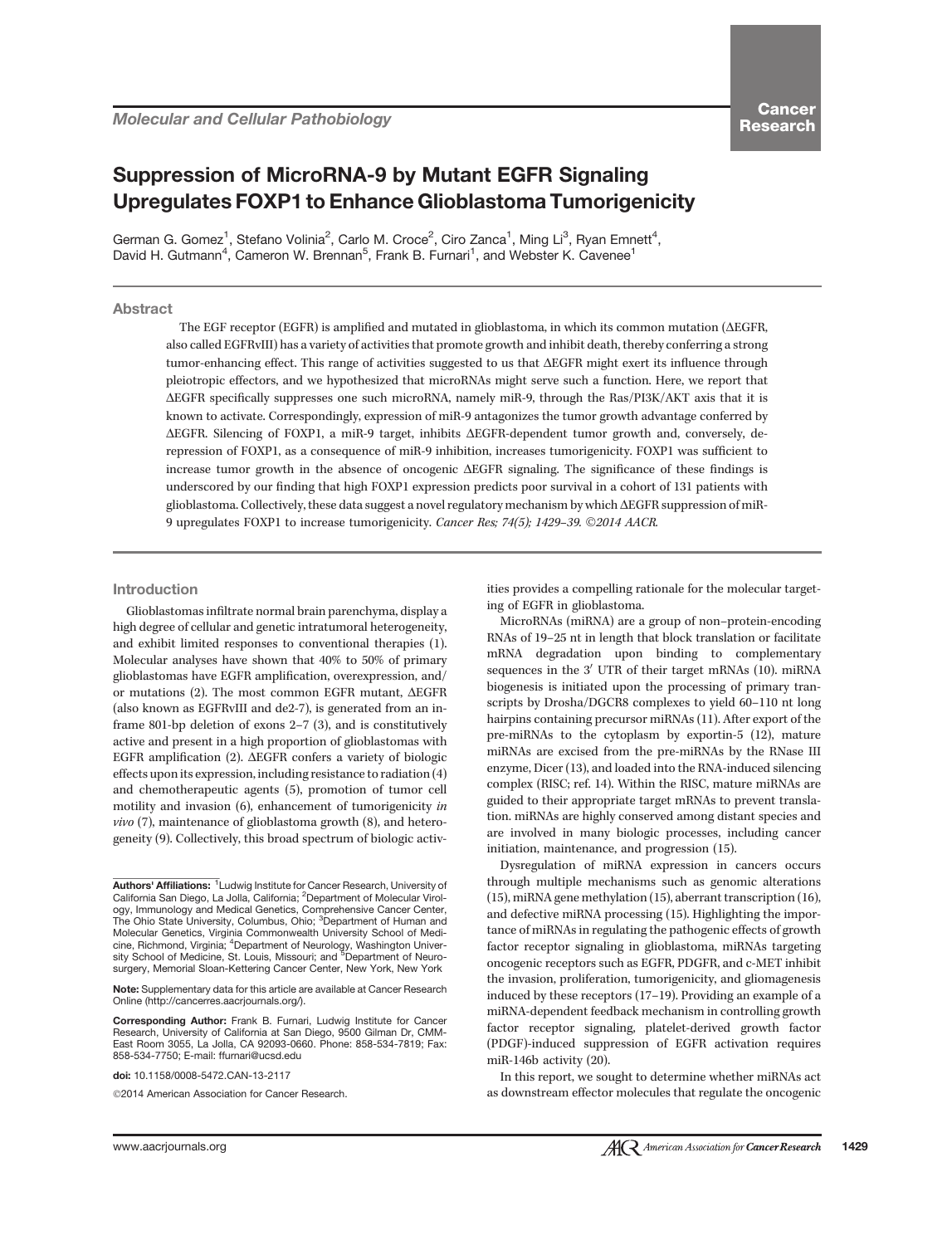effects exerted by aberrant EGFR signaling in glioblastoma. Collectively, our data suggest that the suppression of miR-9 by the  $\Delta E$ GFR/Ras/PI3K/AKT axis provides a tumor growth advantage to  $\Delta E$ GFR-driven tumors through the upregulation of the transcription factor, FOXP1. Silencing of FOXP1 inhibited the growth of  $\Delta E$ GFR-driven tumors. Upregulation of FOXP1, as a consequence of inhibiting miR-9 activity, increased the tumorigenicity of glioblastoma cells, suggesting that miR-9 is a tumor suppressor, whereas FOXP1 likely functions as an oncogenic factor in glioblastoma. Finally, high FOXP1 expression was significantly associated with poor survival in patients with glioblastoma, further supporting the hypothesis that FOXP1 is an oncogenic driver downstream of EGFR signaling.

# Materials and Methods

## Cell culture

U87 and U373 parental glioma cells and those expressing wild-type EGFR (WT EGFR), ΔEGFR and dead kinase ΔEGFR (DK), and the U87 $\Delta$  DY mutants were cultured as described  $(7, 21)$ . LN229, U178, U251, and mouse Ink4a/Arf<sup>-/-</sup>/Pten<sup>-/-</sup> astrocytes were maintained in Dulbecco's Modified Eagle Medium (DMEM) containing 10% FBS (22). Mouse Ink4a/  $Arf^{-/-}/Pten^{-/-}$  astrocytes expressing  $\Delta E$ GFR were maintained in DMEM supplemented with  $1 \mu g/mL$  puromycin (22). Primary murine astrocyte cultures were established from the brainstems of postnatal day 1-2 mouse  $Nf1^{\text{flox/flox}}$  pups, as described previously (23). WT and Nf1-deficient  $(Nf1^{-/-})$  cultures were generated following infection with Adenovirus type 5 containing b-galactosidase (Ad5-LacZ) or Cre recombinase (Ad5-Cre; University of Iowa Gene Transfer Vector Core, Iowa City, IA), respectively.

## miRNA microarray hybridization, quantification, and analysis

Glioma cells were starved 48 hours before total RNA extraction using TRIzol (Life Technologies). RNA labeling and hybridization to miRNA microarray chips was performed as described  $(24)$ . In brief, 5  $\mu$ g of total RNA from each sample was reverse transcribed using biotin end-labeled randomoctamer oligonucleotide primers. Hybridization of biotinlabeled cDNA was performed on the new Ohio State University custom miRNA microarray chip (OSU\_CCC version 3.0), which contains approximately 1,100 miRNA probes, including 326 human and 249 mouse miRNA genes, spotted in duplicates. The hybridized chips were washed and processed to detect biotin-containing transcripts by streptavidin-Alexa647 conjugate and scanned on an Axon 4000B microarray scanner (Axon Instruments). Hybridization signals were quantified using the GenePix 6.0 software (Axon Instruments). Average values of replicate spots of each miRNA were background subtracted, quantile normalized, and subjected to further analysis (GEO accession: GSE53504).

## Northern blotting

Total RNA (10–20 µg) was diluted with  $2 \times$  RNA sample loading buffer (95% formamide, 18 mmol/L EDTA, 0.25% SDS, 0.25% xylene cyanol, and 0.25% bromophenol blue), denatured at 95C for 5 minutes, and separated on 15% polyacrylamide gels containing 8 mol/L urea. The RNA was transferred to positively charged nylon membranes (GE Healthcare Bio-Sciences Corp) in  $0.5 \times$  TBE using the Trans-Blot SD semi-dry electrophoretic transfer cell (Bio-Rad) and crosslinked to blots by UV irradiation (Stratagene). Blots were prehybridized for 1 hour in ULTRAhyb-Oligo buffer (Life Technologies) at 30°C. DNA probes were 32P-labeled using the StarFire MiRNA Detection Kit (Integrated DNA Technologies), diluted into 10 mL ULTRA-hyb oligo buffer and hybridized to the membranes overnight at 30°C. Blots were washed twice for 30 minutes with 50 mL of  $2 \times$  SSC containing 0.5% SDS at 30 $^{\circ}$ C and exposed to phosphor imaging screens (Bio-Rad). The miRNA and reference small RNA signals were obtained with the Personal Molecular Imager (Bio-Rad) and quantified with Quantity One Software (Bio-Rad). Blots were stripped in boiling 0.1% SDS for 15 minutes and allowed to cool to room temperature before reprobing. Probe sequences were, miR-9: 5'-TCA TAC AGC TAG ATA ACC AAA GA-3', miR-9\*: 5'-ACT TTC GGT TAT CTA GCT TTA T-3′, U44: 5′-CAT TTG CTA TCA TCA TCC AGG-3′ , and snoRNA 202: 5'-CTT TCA TCA AGT CAG TAC AGC-3' .

## Quantitative real-time PCR

 $cDNA$  was synthesized from 1  $\mu$ g of DNase I-treated RNA using the SuperScript III First-Strand Synthesis SuperMix for qPCR Kit (Life Technologies). Triplicate quantitative real-time PCR (qRT-PCR) reactions were run for each sample using iQ SYBR Green Supermix and the iQ5 cycler (Bio-Rad). The following reaction conditions were used:  $95^{\circ}$ C for 5 minutes, 40 cycles of 95°C for 15 seconds, and 58°C for 60 seconds. Data were normalized to the reference gene, GAPDH, and relative expression determined using the  $2^{-\Delta\Delta Ct}$  formula. The primer sequences used to amplify hsa-pri-miR-9-1, hsa-pri-miR-9-2, and hsa-pri-miR-9-3 were as described previously (25). Mature miRNA expression was determined using small RNA TaqMan assays according to manufacturer's instructions (Life Technologies).

## Growth factor stimulations and inhibitor studies

Recombinant EGF (50 ng/mL, R&D Systems) was added to U87WT and U87 $\Delta$  EGFR cells for the different lengths of time 48 hours after serum starvation. HGF (20 ng/mL, PeproTech), PDGF-BB (50 ng/mL, PeproTech), and bFGF (20 ng/mL, PeproTech) and heparin (5 µg/mL, STEMCELL Technologies) were added to serum-starved U87 cells for 24 hours. Following 24-hour serum starvation, U87 $\Delta$ EGFR were incubated with 5 mmol/L of a Raf kinase inhibitor (EMD Millipore) for 24 hours.  $\Delta E$ GFR kinase activity was inhibited by treating serum-starved cells with 0.5 to 1 µmol/L gefitinib (LC Laboratories) for 24 to 48 hours.

## Western blotting

Western blotting was performed as described previously (26). Antibodies used in this study were as follows: antiphosphotyrosine clone 4G10 antibody was obtained from EMD Millipore; anti-FOXP4 was from Bethyl Labs, anti–phospho-Akt, total Akt, phospho-ERK, total ERK, SOS1, phospho-S6 ribosomal protein, S6 ribosomal protein, and FOXP1 were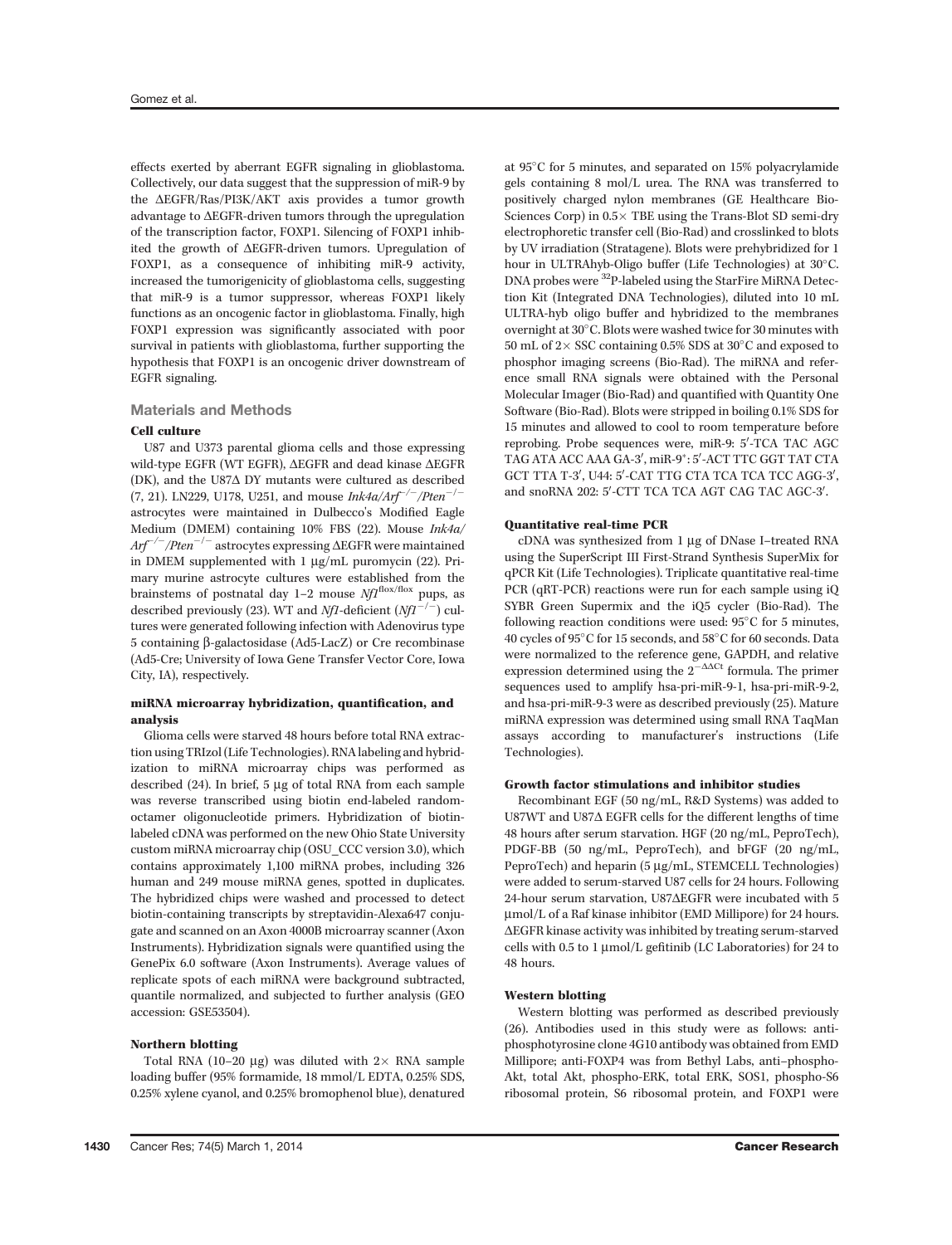obtained from Cell Signaling Technology; and PTEN and b-actin were from Santa Cruz Biotechnology.

# RNAi studies

SOS1 siRNAs and control siRNAs were obtained from Sigma-Aldrich and Santa Cruz Biotechnology. Cells were reverse transfected with 20 nmol/L of siRNA duplexes using Lipofectamine RNAiMAX (Invitrogen) according to the manufacturer's instructions. RNA and protein lysates were collected 48 hours after transfection.

# RNA ligase-mediated rapid amplification of cDNA ends

To map the 5' end of the host gene of pri-miR-9-2, RLM-RACE was accomplished using the GeneRacer Kit (Life Technologies). In brief, 5 µg of total RNA extracted from U87 cells was reverse transcribed using the SuperScript III RT enzyme reagents (Life Technologies). cDNA was amplified with the Expand Long Template PCR System (Roche Applied Science), GeneRacer 5' primer, the miR-9-2 genespecific reverse primer, 5'- CAT TCT CAC ACG CTC CCC GGC GAT CT  $-3'$ , and the nested reverse miR-9-2 primer,  $5'$ -CAT TCT CAC ACG CTC CCC GGC GA -3'. PCR products were cloned using the TOPO TA Cloning Kit (Life Technologies), sequenced, and aligned with Ref Seq RNAs (Feb 2009 GRCh37/hg19 assembly) using the UCSC Genome Browser to LINC00461 variant 1 (chr5: 87,960,263- 87,969,146).

## Retroviral transductions

To produce retrovirus, 293T cells were transfected with pSuper-puro, pSuper-puro miR-9-1, pBABE-puro, pBABE-puro G129R PTEN, pBABE-puro PTEN, pBABE-puro kinase-dead Akt, MDH1-PGK-GFP-MIR-9 (Addgene, plasmid #25036), MDH1-PGK-GFP-2.0 (Addgene, plasmid #11375), pwzl-hygro (Addgene, plasmid #18750), and pwzl-HRas G12V (Addgene, plasmid #18749) together with pCL10A1 using Lipofectamine 2000 (Invitrogen). To produce lentiviruses, 293FT cells were cotransfected with pLKO.1-puro, pLKO.1-puro shFOXP1 (Sigma-Aldrich), miRZip control and miRZip-miR-9 (System Biosciences) together with pCMVDR8.91 and pMD.G-VSV-G using Lipofectamine 2000. Viral supernatants were filtered at 48 and 72 hours after transfection. For knockdown of the LINC00461 variant 1, the following oligonucleotides were synthesized and cloned into pLKO.1-puro: forward oligo-5' CCGG TCTCAGC-TAGATGGGTCTAAACTCGAGTTTAGACCCATCTAGCTGAG-ATTTTTG-3'; reverse oligo-5' AATTCAAAAATCTCAGCTAG-ATGGGTCTAAACTCGAGTTTAGACCCATCTAGCTGAGA-3'. . Glioma cells were infected overnight in the presence of 8 mg/mL polybrene and then selected for 3 days in DMEM containing  $2 \mu g/mL$  puromycin. The stable clones were verified by Western blot analysis and qRT-PCR.

## Luciferase reporter assays

The FOXP1  $3'$  UTR, a miR-9 full-length binding site (23 nt) and a mutant miR-9 binding site with 4 mismatched nucleotides were cloned between the Xho1 and Not1 restrictions sites of the psiCHECK-2 reporter plasmid (Promega). Between 5  $\times$  $10^4$  and  $1 \times 10^5$  cells were plated into 24-well plates. Cells were cotransfected with 100 ng reporter plasmid and 100 nmol/L

microRNA mimics (Sigma-Aldrich) or 100 nmol/L miR-9 Locked Nucleic Acids (Exiqon Inc.). Relative luciferase activity was determined 30 hours after transfection.

# In vivo tumorigenicity assays

Athymic nude mice 4 to 5 weeks of age were injected with 2.5  $\times$  10<sup>5</sup> U87 $\Delta$ EGFR cells suspended in 0.1 mL of PBS on each flank  $(5 \times 10^5$  total cells per mouse). Tumor width (a) and length (b) were obtained using calipers and tumor volumes determined using the formula  $V = \frac{1}{2} \times a \times b^2$ , where  $b \le a$ . Mice were euthanized when tumor volumes exceeded 1,500 mm<sup>3</sup> or tumors became ulcerated, as directed by our institutional guidelines for animal welfare and experimental conduct. For tumorigenicity assays examining tumor growth kinetics upon inhibition of miR-9 activity or overexpression of FOXP1, mice were injected with  $1 \times 10^6$  to  $5 \times 10^6$  cells on each flank and tumor volumes determined as described above.

#### Statistical analysis

All data were analyzed for significance using KaleidaGraph software, where  $P \leq 0.05$  was considered statistically significant. One-way ANOVA, the Kruskal–Wallis test, the Mann– Whitney test, and two-tailed  $t$  tests were used to compare groups. False discovery rate (FDR) was used to control for multiple testings. A Kaplan–Meier curve for a cohort of 131 patients with glioblastoma was generated using Probe Set Analyzer (http://probesetanalyzer.com). The patient cohort is composed of 67 newly diagnosed cases of glioblastoma and 64 cases of recurrent glioblastoma with 80 patients being  $\geq 50$ years and 51 patients  $\leq$  50 years of age. The probe set for FOXP1 was retrieved and normalized expression levels adjusted to group patients into low (normalized expression intensity range 46–102) and high (normalized expression intensity range 173- 528) FOXP1 expression categories.

# **Results**

# $\triangle$ EGFR suppresses miR-9

To identify miRNAs regulated by EGFR, RNA from 2 different glioma cell lines (U87 and U373) were hybridized to miRNA expression arrays and analyzed. Each cell type was engineered to express wild-type EGFR (WTEGFR), dead kinase  $\Delta E$ GFR (DK), or  $\Delta E$ GFR at elevated levels, similar to those observed in primary glioblastomas displaying EGFR overexpression (7). Parental cells expressing endogenous EGFR and WTEGFR cells stimulated with EGF for 1 hour were also included in the analyses. We reasoned that 1 hour of EGF stimulation was appropriate given that 20 minutes of EGF stimulation is sufficient to induce or suppress miRNA expression in breast and brain tumor cells (27).

In agreement with prior studies, four different glioma cell types analyzed showed high expression of miR-21, miR-221, and miR-26a as well as low miR-124, miR-137, miR-219-5p, miR-34a, and miR-7 expression (Supplementary Table S1; ref. 28). Our data revealed that the different cell lines displayed dramatically distinct miRNA profiles (Supplementary Table S1). Likely, as a result of the distinct miRNA profiles displayed by the cell lines, we did not identify a common miRNA, or group of miRNAs, regulated by EGF in U87 an U373 cells. We also did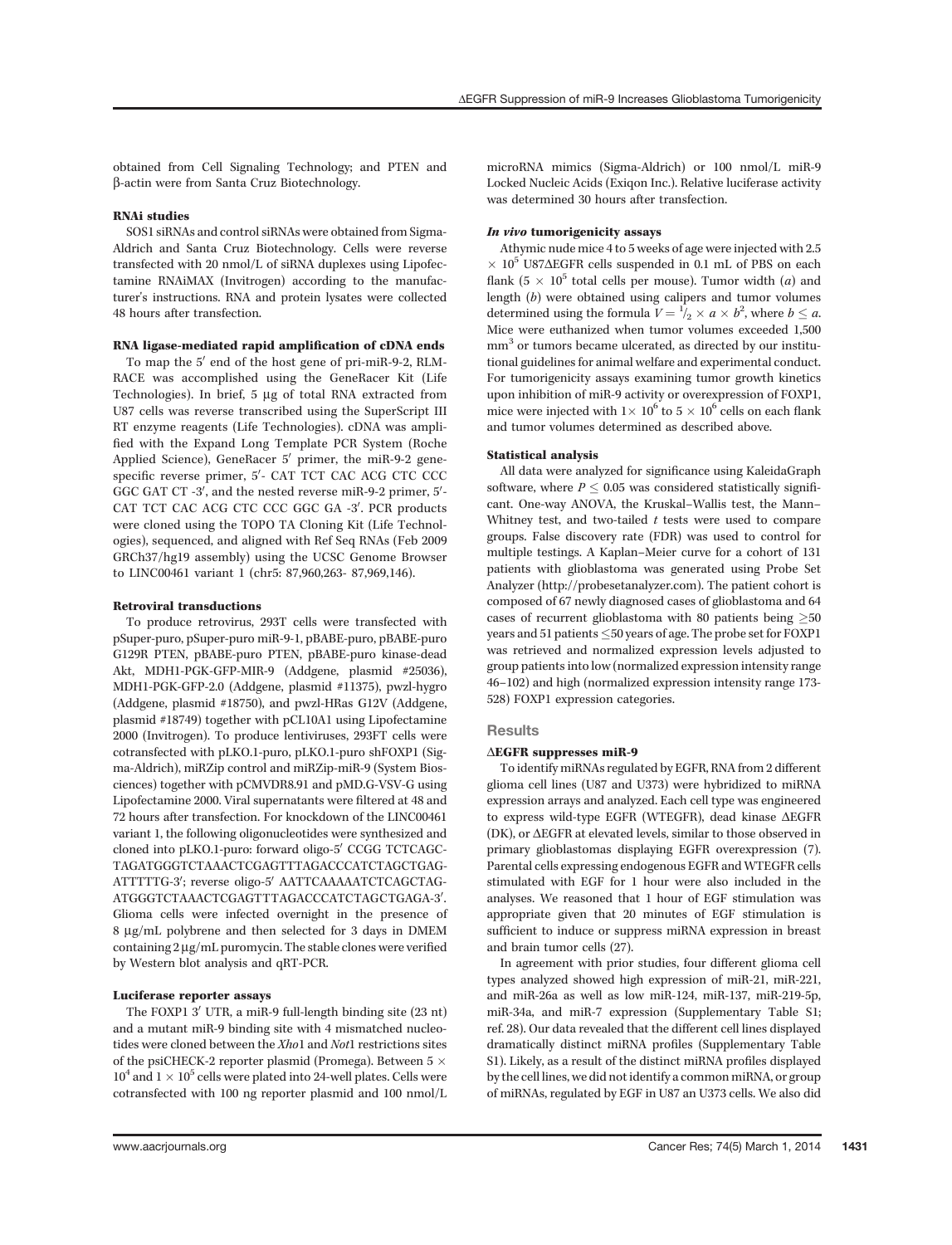| $P^a$   | $\triangle$ EGFR <sup>b</sup> | <b>Others</b> <sup>b</sup> | Fold change <sup>c</sup> | microRNA <sup>d</sup>  |
|---------|-------------------------------|----------------------------|--------------------------|------------------------|
| 0.00005 | 1.773                         | 1.421                      | 1.3                      | hsa-miR-320            |
| 0.00010 | 1,868                         | 1.471                      | 1.3                      | hsa-miR-373 $*$        |
| 0.00015 | 2.139                         | 1.660                      | 1.3                      | hsa-miR-24             |
| 0.00005 | 430                           | 739                        | $-1.7$                   | $hsa$ -mi $R$ -181 $c$ |
| 0.00016 | 933                           | 1.273                      | $-1.4$                   | hsa-miR-181a           |
| 0.00091 | 103                           | 405                        | $-3.9$                   | hsa-miR-9              |
| 0.00110 | 17                            | 49                         | $-2.9$                   | hsa-miR-32             |
| 0.00396 | 2,728                         | 3,449                      | $-1.3$                   | hsa-miR-181b           |
| 0.00538 | 566                           | 763                        | $-1.3$                   | hsa-miR-10b            |
| 0.00642 | 15                            | 25                         | $-1.7$                   | hsa-miR-424*           |

<sup>a</sup>P values of microRNAs demonstrating significant differences in expression at the nominal 0.01 level of the univariate test. FDR

threshold was  $\leq$  0.05.<br><sup>b</sup>Geometric mean intensity values obtained from microRNA arrays are given for each group. Mean intensity of others group represents parental cells, cells expressing WT and DK EGFR, and WT cells stimulated with EGF for 1 hour.

<sup>c</sup>Fold change in microRNA expression in ∆EGFR cells relative to other cell types.

<sup>d</sup>The symbol "\*" denotes those mature miRNAs showing reduced expression relative to miRNAs generated from opposite stands of the same pre-miRNA hairpin. miRNAs with almost identical sequences are annotated with a lowercase letter. For example, hsa-miR-181a, hsa-miR-181b, and hsa-miR-181c are highly similar in sequence.

not find a miRNA regulated in a similar manner by activated WTEGFR and  $\triangle E$ GFR. Given that  $\triangle E$ GFR signaling is distinct from WTEGFR signaling (29), we analyzed the data to identify miRNAs whose levels were changed in cells expressing  $\Delta E$ GFR as compared with those expressing the other receptor types. We identified 10 miRNAs that were differentially expressed in DEGFR cells relative to parental, DK, WTEGFR, and WTEGFR cells stimulated with EGF (Table 1). Most of these miRNAs showed small expression changes and we focused on miR-9 because it displayed a 3.9-fold downregulation in  $\Delta E$ GFR cells (Table 1). We then validated the downregulation of miR-9 in U87 and U373  $\triangle E$ GFR cells (Fig. 1A and B) by direct Northern blotting. Interestingly, mouse  $\frac{b}{h}$  Ink4a/Arf<sup>-/-</sup>/Pten<sup>-/-</sup> astrocytes engineered with  $\triangle EGFR$  (astrocytes  $\triangle$ ) showed decreased miR-9 expression relative to the control astrocytes, suggesting a conserved cross-species mechanism of miR-9 regulation (Fig. 1c). In addition, inhibition of  $\Delta E$ GFR signaling with gefitinib, an EGFR tyrosine kinase inhibitor, upregulated miR-9 expression, validating that miR-9 is regulated by  $\Delta E$ GFR kinase activity (Fig. 1D).

Because it was plausible for sustained signaling through WTEGFR to inhibit miR-9 expression, we determined miR-9 expression after treating U87WTEGFR cells with EGF for different lengths of time. While  $\Delta E$ GFR suppressed miR-9, prolonged activation of WTEGFR did not show a similar modulation of miR-9 expression (Fig. 1e). We also observed that treatment of U87 cells with EGF, PGDF- $\beta$ , bFGF, and HGF for 24 hours did not significantly affect miR-9 expression (Supplementary Fig. S1A). Moreover, treatment of U87 $\Delta E$ GFR cells with EGF did not affect miR-9 expression (Supplementary Fig. S1B), suggesting that the downstream signaling components utilized by  $\Delta E$ GFR to suppress miR-9 are not likely utilized to the same degree nor in the same manner by activated WTEGFR. Collectively, these data show that  $\Delta E$ GFR signaling negatively regulates miR-9 expression.

## $\triangle E$ GFR negatively regulates pri-miR-9-2

We next sought to clarify the step at which  $\Delta E$ GFR disrupts miR-9 biogenesis. In cancer cells, alterations of miRNA biogenesis have been shown to occur through transcriptional dysregulation of miRNA host genes, changes in the rates of processing precursor miRNAs to mature miRNAs, and degradation of pre-miRNAs (15). In humans and mice, three primary transcripts (pri-miR-9-1, pri-miR-9-2, and pri-miR-9-3; ref. 25) are processed to give rise to mature miR-9. We first examined the relative expression levels of the miR-9 encoding primary transcripts in human normal brain tissue and U373 and U87 cells. Normal human brain expression of all three transcripts was detected at relatively low cycle threshold values by qRT-PCR (Supplementary Table S2). In contrast, only pri-miR-9-2 was expressed at high levels and reliably detected in U87 and U373 cells. Examination of human and mouse pri-miR-9-2 expression revealed that DEGFR downregulates pri-miR-9-2 (Fig. 2A). These data indicated that the downregulation of miR-9 was due to negative transcriptional regulation of pri-miR-9-2 by  $\Delta E$ GFR, rather than alterations in miR-9 processing (30). To rule out pri-miR-9-2 degradation as the mechanism for miR-9 suppression by  $\Delta E$ GFR, pri-miR-9-2 expression was determined after 6-hour treatment of U373 and mouse astrocyte parental and  $\Delta E$ GFR cells with the transcriptional inhibitor, actinomycin D, which illustrated that  $\Delta E$ GFR did not increase the rate of pri-miR-9-2 degradation (Fig. 2B). As the processing of pri-miR-9-2 gives rise to two mature miRNAs, miR-9 and miR-9 $*$ , we reasoned that miR-9 $*$  should also be downregulated by  $\Delta E$ GFR. Indeed, miR-9\* downregulation was displayed by  $\triangle EGFR$ human glioblastoma cells and mouse astrocytes (Fig. 2C).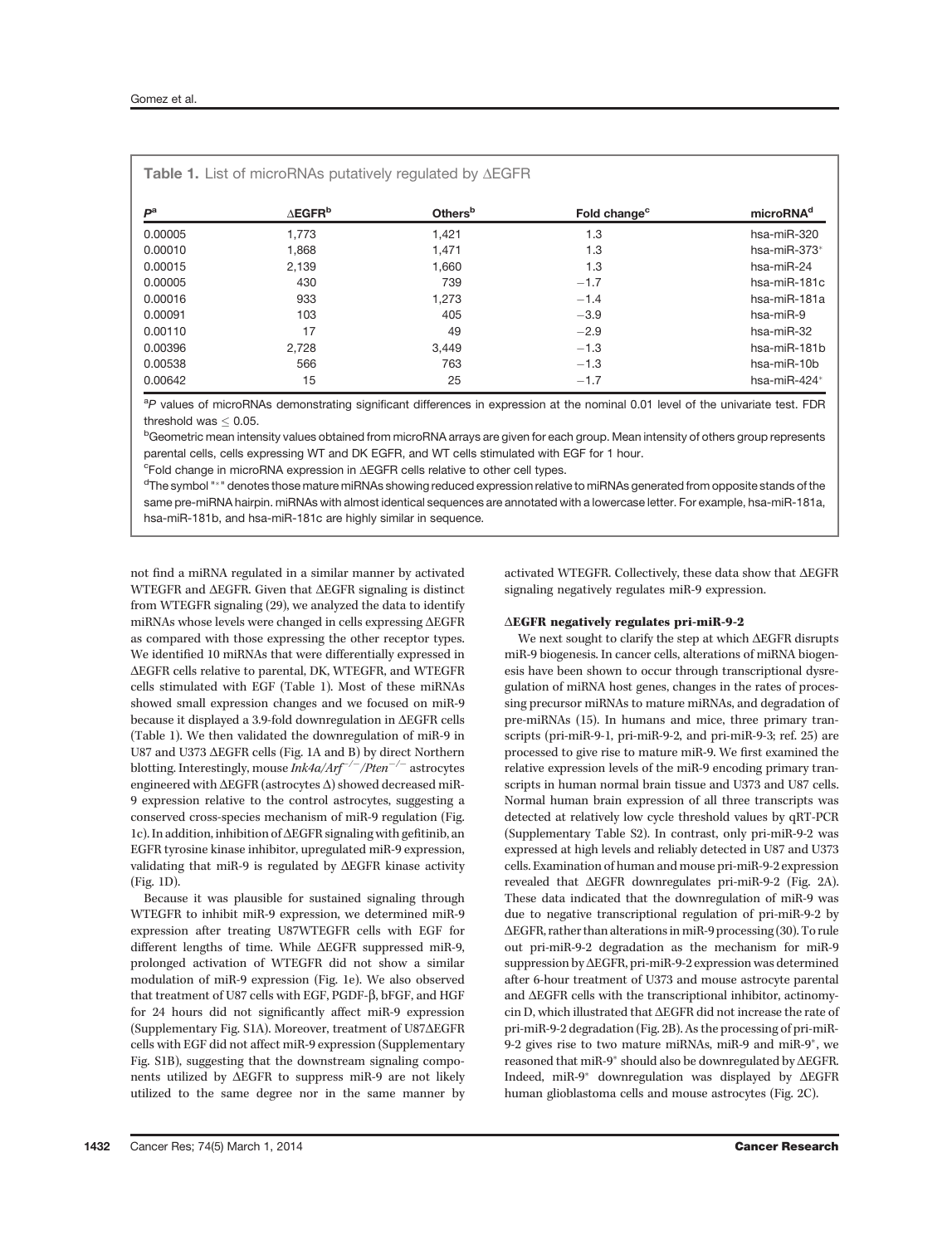

Figure 1. Validation of miR-9 repression by AEGFR. A and B, Northern blotting for miR-9 in triplicate glioma cell extracts validates the downregulation of miR-9 in U87 and U373  $\triangle E$ GFR cells (\*,  $P \le 0.001$ ). C, Northern blotting and qRT-PCR show miR-9 downregulation in mouse  $\triangle E$ GFR expressing astrocytes ( $^*$ , P  $\leq$  0.002). D, inhibition of ∆EGFR kinase activity in U373∆ cells (left, 1 µmol/L gefitinib) and astrocytes ∆ (right, 0.5 and 1 µmol/L treated) induces miR-9 expression. E, prolonged stimulation of U87WTEGFR cells with EGF does not suppress miR-9 expression.

# The Ras/PI3K/AKT axis suppresses miR-9

To further determine the signaling pathway components involved in regulating miR-9 downstream of  $\Delta E$ GFR, we analyzed the levels of miR-9 in U87 cells expressing  $\Delta E$ GFR mutants bearing tyrosine to phenylalanine  $(Y \rightarrow F)$  substitutions that disrupt the binding of adaptor proteins to  $\triangle EGFR$ (21). The U87DY1 (Y1173F) and U87DY2 (Y1068/1173F) mutants showed no change in miR-9 expression relative to control U87 $\Delta$ EGFR cells (Fig. 3A). However, miR-9 was upregulated in the U87DY5 (Y992/1068/1086/1148/1173F) mutant (Fig. 3a). We have previously shown that Ras activity is elevated in U87DEGFR cells (21). Given that the U87DY5 and U87dead kinase  $\Delta E$ GFR (DK) mutants are defective in binding to Grb2 and Shc and thus impaired in their ability to interact with Ras (21), relative to U87DY1, U87DY2, and control U87 $\Delta E$ GFR cells, we hypothesized that Ras activity is required to suppress miR- 9. To test this hypothesis, we first silenced the SOS1-positive regulator of Ras activity, in U87 $\Delta$ EGFR cells and, as would be predicted, SOS1 silencing induced miR-9 expression (Fig. 3b). Introduction of an active mutant H-Ras allele, G12V, into parental U87 and U373 cells also increased Ras expression and activity, as indicated by the increased activation of AKT and ERK relative to control cells (Fig. 3c) and Ras activity was sufficient to suppress miR-9 expression (Fig. 3c). Repression of miR-9 was not observed in Nf1-null murine astrocytes relative to normal astrocytes, suggesting that activation of Ras, as a consequence of Nf1 gene inactivation (31), is not sufficient to suppress miR-9 in untransformed astrocytes (Supplementary Fig. S2A). Supporting Ras involvement in repressing miR-9 in transformed astrocytes is information derived from analysis of The Cancer Genome Atlas (TCGA) glioblastoma dataset that showed that miR-9 expression is lower in the mesenchymal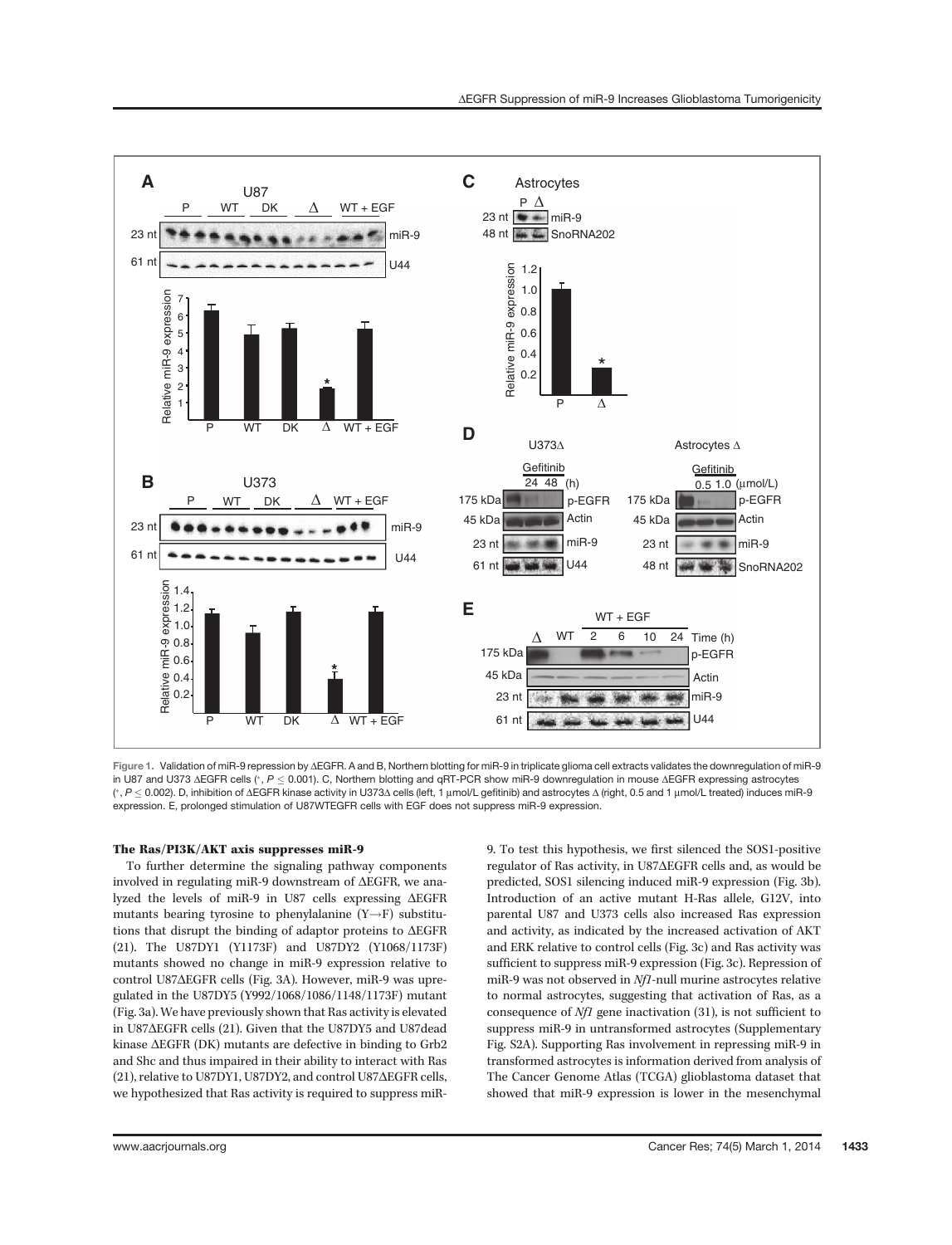

Figure 2. AEGFR downregulates pri-miR-9-2. A, AEGFR negatively regulates expression of the mouse and human primary transcript, pri-miR-9-2, encoding for miR-9 ( $^*$ ,  $P \le 0.001$ ). B, the rate of pri-miR-9-2 degradation is not accelerated by AEGFR. miR-9 expression was analyzed in U373 cells and mouse astrocytes treated for 6 hours with actinomycin C to block transcription. C,  $\triangle EGFR$ downregulates miR-9<sup>\*</sup> expression. Northern blotting revealed the suppression of miR-9\*, generated from pri-miR-9-2, in  $\Delta E$ GFR cells.

glioblastoma subtype known to show loss, mutation and/or decreased expression of the Nf1 tumor suppressor gene (Supplemental Fig. S2B).

To determine the pathway downstream of Ras required for suppressing miR-9, we inhibited either the Ras/Raf/MEK/ERK or the Ras/PI3K/AKT axis. Inhibitor-mediated blockade of Raf1 in U87 $\Delta$ EGFR cells had no effect on miR-9 levels (Fig. 3D), whereas disruption of PI3K activity by exogenous expression of PTEN in U87 $\Delta$ EGFR cells caused upregulated miR-9 expression relative to cells infected with catalytically inactive PTEN (Fig. 3D). Finally, infection of U87 $\Delta$ EGFR cells with dead kinase AKT also upregulated miR-9 (Fig. 3D). Overall, these data show that the Ras/PI3K/AKT axis suppresses miR-9.

# miR-9 targets FOXP1

A limited number of miR-9 targets have been identified in glioblastoma cells to date (32, 33). Western blotting of some of the validated glioma-associated miR-9 targets revealed no correlation between target expression levels and miR-9 levels in  $\triangle E$ GFR cells relative to parental cells (data not shown). Consequently, we used starBase (34) to identify novel miR-9 targets in glioblastoma, reasoning that starBase would significantly reduce the rate of false positive predictions because it integrates data from 21 high-throughput CLIP-Seq experiments with miRNA target sites predicted from 6 target prediction programs (34). The intersection of CLIP-seq data with target sites predicted by TargetScan and PicTar yielded a list of 30 putative miR-9 targets (Supplementary Table S3). Because miRNAs often induce target mRNA degradation, the mean signal obtained from probes on Affymetrix GeneChip Genome U133A arrays  $(6)$  for each putative target from U87 $\Delta$ EGFR cells was divided by the mean signal from U87DK cells. Four putative targets showing a  $\Delta/DK$  ratio  $\geq$  1.5 were selected for validation by qPCR, as well as seven putative targets not represented on the Affymetrix arrays (Supplementary Table S3). As none of the screened targets were significantly altered at the mRNA level, we reasoned that miR-9 likely blocks translation of its targets as previously reported (35). We deemed FOXP family members to be prime candidates as the FOXP1 and FOXP43'UTRs contain two predicted miR-9-binding sites. As Western blotting did not reveal an inverse correlation of miR-9 and FOXP4 expression levels (Supplementary Fig. S3) in U87 and U373DK cells relative to U87 and U373  $\Delta E$ GFR cells, we focused on FOXP1 given that miR-9 regulates FOXP1 in neurons (35). Western blotting revealed that FOXP1 expression was higher in human and mouse (U87, U373, and mouse astrocytes)  $\Delta E$ GFR cells displaying low miR-9 expression relative to parental U373 cells and mouse astrocytes or U87DK cells with high miR-9 expression (Fig. 4A). Overexpression of miR-9 in U87 $\Delta$ EGFR cells and astrocytes  $\Delta$  caused downregulation of FOXP1 (Fig. 4B). Conversely, transduction of U87 cells with a miRZip miR-9 vector, designed to produce antisense RNA to inactivate miR-9, induced FOXP1 expression (Fig. 4C). To show a direct interaction between miR-9 and FOXP1, the 3'UTR of FOXP1 was cloned into a luciferase reporter vector and cells were cotransfected with the FOXP1 reporter vector and a non-specific miRNA mimic or a miR-9 mimic. Transfection of U87 $\Delta$  cells with the miR-9 mimic significantly repressed FOXP1 reporter activity relative to cells transfected with the control miRNA mimic (Fig. 4D). Inhibition of miR-9 activity in U373 cells using anti–miR-9 locked nucleic acids induced a derepression of the luciferase activity of the FOXP1 reporter (Fig. 4E). Collectively, these data indicate that FOXP1 is a miR-9 target in glioblastoma cells.

# miR-9 and FOXP1 regulate tumorigenicity

 $\Delta E$ GFR confers an increased *in vivo* tumorigenic capacity to glioblastoma cells  $(7, 8)$ . The suppression of miR-9 by  $\Delta E$ GFR suggested the possibility that miR-9 might antagonize the tumor growth advantage conferred by  $\Delta E$ GFR signaling. To test this, U87 $\Delta$ EGFR cells stably overexpressing miR-9 were subcutaneously implanted into nude mice (Fig. 5A). Vector  $control$  U87 $\triangle E$ GFR tumors were significantly larger than tumors formed by U87DK (Fig. 5A). U87 $\Delta$ EGFR tumors overexpressing miR-9 were similar in size to U87DK tumors (Fig. 5A) and significantly smaller than U87  $\Delta E$ GFR tumors, indicating that miR-9 antagonizes the increased tumorigenicity conferred to glioblastoma cells by  $\Delta E$ GFR.

The data also suggested that miR-9 might negatively regulate the tumorigenic capacity of glioblastoma cells lacking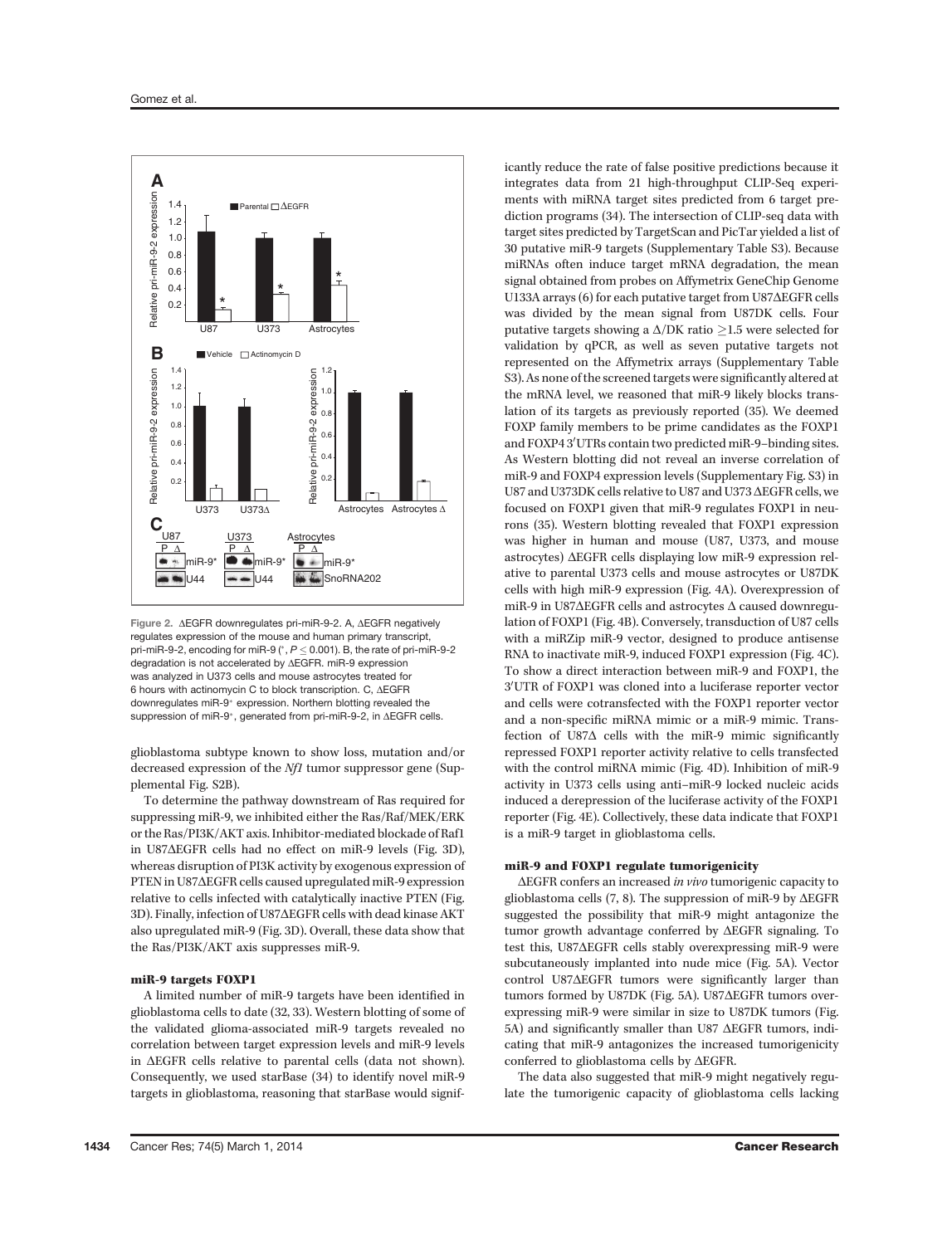

Figure 3. The Ras/PI3K/AKT axis is required for miR-9 repression. A, miR-9 expression was determined in cells with mutant  $\Delta$ EGFR alleles bearing tyrosine to phenylalanine substitutions. The U87DY5 mutant with impaired binding to Ras shows upregulation of miR-9  $(°, P \le 0.005)$ . B, SOS1 silencing upregulates miR-9 in U87 $\triangle$ GFR cells (°, P < 0.004). C, H-Ras G12V suppresses miR-9 (°, P < 0.006). D, treatment of U87 $\triangleq$ GFR cells with a Raf inhibitor does not modulate miR-9 (left). D, introduction of wild-type PTEN (\*, $P \le 0.004$ ) or dead kinase AKT (DKAKT; \*,  $P \le 0.04$ ) relieved the suppression of miR-9 in U87 $\Delta$ EGFR cells (middle and right).

 $\Delta E$ FR. To disrupt miR-9 expression, we first used  $5'$  RACE to map the host gene of pri-miR-9-2 in U87 cells (Supplementary Fig. S4A). The pri-miR-9-2 host gene was identified to be the large intergenic non-coding RNA, LINC00461 variant 1. Silencing of LINC00461 variant 1 downregulated miR-9 expression and thus confirmed that LINC00461 variant 1 is processed to give rise to miR-9 (Supplementary Fig. S4B). Silencing LINC00461 variant 1 significantly accelerated tumor growth relative to control tumors (Supplementary Fig. S4C). To directly confirm that miR-9 negatively regulates tumorigenicity, U87miRZip control cells and U87miRZip miR-9 cells, showing impaired miR-9 function (Fig. 4C), were implanted into nude mice. Inhibition of miR-9 significantly increased the tumor growth rate of U87 cells (Fig. 5B), showing that miR-9 negatively regulates glioblastoma tumorigenicity.

Repression of FOXP1 by miR-9 appeared to be an attractive mechanism by which miR-9 antagonizes the tumor growth advantage conferred by  $\Delta EGFR$  (Fig. 5A), because upregulation of miR-9 represses FOXP1 in  $\triangle E$ GFR cells (Fig. 4B) and disruption of miR-9 activity upregulated FOXP1 (Fig. 4C), and consequently, increased tumorigenicity (Fig. 5B). Support for this was obtained by demonstrating that knockdown of FOXP1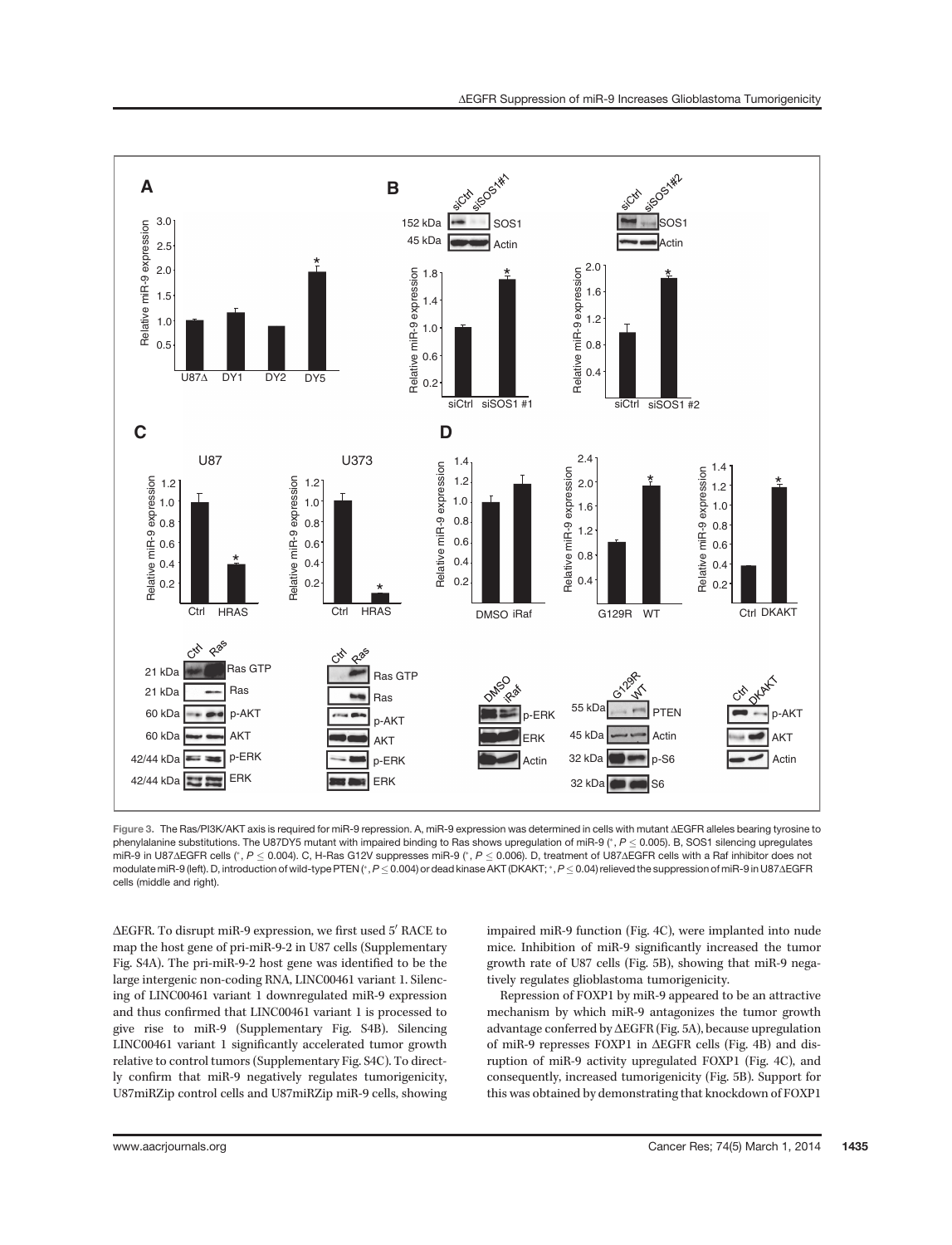

Figure 4. MiR-9 targets FOXP1. A, FOXP1 expression inversely correlates with miR-9 expression. Parental and DK cells with higher miR-9 expression exhibit decreased FOXP1 protein levels relative to AEGFR cells showing low miR-9 expression. B, overexpression of miR-9 in U87 $\Delta$ and astrocytes  $\Delta$  downregulate FOXP1 expression. C, inhibition of miR-9 activity using the miRZipmiR-9 vector upregulates FOXP1. D, U87AEGFR cells were cotransfected with control or miR-9 mimics and FOXP1 3' UTR luciferase reporter, miR-9, and mutant miR-9 reporters. miR-9 mimics repressed the FOXP1 and miR-9 reporters ( $P \le 0.02$ ) but not the mutant miR-9 reporters. E, U373 cells were cotransfected with anti–miR-9 oligonucleotides and the FOXP1 3' UTR luciferase reporter, miR-9, and mutant miR-9 reporters. Inhibition of miR-9 activity relieved the repression of FOXP1 and miR-9 reporters  $(^*, P \leq 0.03)$ .

using two shRNAs dramatically inhibited the growth of U87 $\Delta$ EGFR tumors (Fig. 5C and Supplementary Fig. S5). Overexpression of FOXP1 increased the tumorigenic capacity of both U373 and U251 cells demonstrating that FOXP1 is sufficient to enhance tumor growth (Fig. 5D). The significance of this finding is underscored by the significant ( $P \leq 3.9e-06$ ) correlation of high FOXP1 expression with poor survival in a cohort of 131 patients with glioblastoma (Fig. 5E).

# **Discussion**

In this report, we sought to determine the role of miRNAs in mediating several of the pathogenic effects induced by aberrant EGFR signaling in glioblastoma. Although WTEGFR and  $\Delta E$ GFR share the same cytoplasmic signaling domains,  $\Delta E$ GFR, but not WTEGFR, repressed miR-9. Underlining the specificity of this, the activation of several other growth factor receptor tyrosine kinases also had no effect on miR-9. It is likely that persistent signaling from  $\triangle EGFR$ , as a result of its slow rate of internalization, is involved in the preferential suppression of miR-9 by this mutant receptor (36). Supporting the role of persistent pathway activation in suppressing miR-9, mutant H-Ras G12V alone was sufficient to repress miR-9. Analysis of the TCGA glioblastoma dataset showed decreased miR-9 expression preferentially in glioblastomas with a mesenchymal expression signature and known to show loss, mutation, and/or decreased expression of the negative regulator of Ras, neurofibromin (37). Those glioblastomas with a classical signature and that harbor EGFR amplification and mutants such as  $\Delta E$ GFR, did not show suppression of miR-9. Because exon arrays lack the sensitivity to reliably detect  $\Delta E$ GFR in classical glioblastoma samples that coexpress WTEGFR and  $\triangle E$ GFR, correlations between miR-9 expression levels and  $\Delta EGFR$ expression are predicted to be imprecise. As well, the heterogeneous expression of WTEGFR and  $\triangle E$ GFR (9) limit the sensitivity in detecting low miR-9 expression in classical glioblastomas. In support of our observation that WTEGFR does not repress miR-9, we found that classical glioblastoma samples did not display low miR-9 expression.

As activation of the PI3K/AKT axis is more robustly induced by  $\triangle E$ GFR than by WTEGFR, we examined the pathway components downstream of  $\Delta E$ GFR and Ras required for repressing miR-9 (38, 39) and found that the PI3K/AKT signaling axis is obligatory. Ras-mediated induction of c-Myc positively regulated miR-9 transcription in breast and neuroblastoma cells (16) and the Ras/Myc/miR-9 axis promoted breast cancer metastasis. Highlighting the importance of the Ras/ERK/c-Myc axis in regulating miR-9, c-Myc was shown to positively regulate miR-9 in multiple tumor models (16, 40, 41), and constitutively active EGFR mutants in lung cancer cells require the Ras/ERK/c-Myc axis to positively regulate miR-9 (42). Collectively, these studies implicate Ras as a key regulator of miR-9 levels in cancer.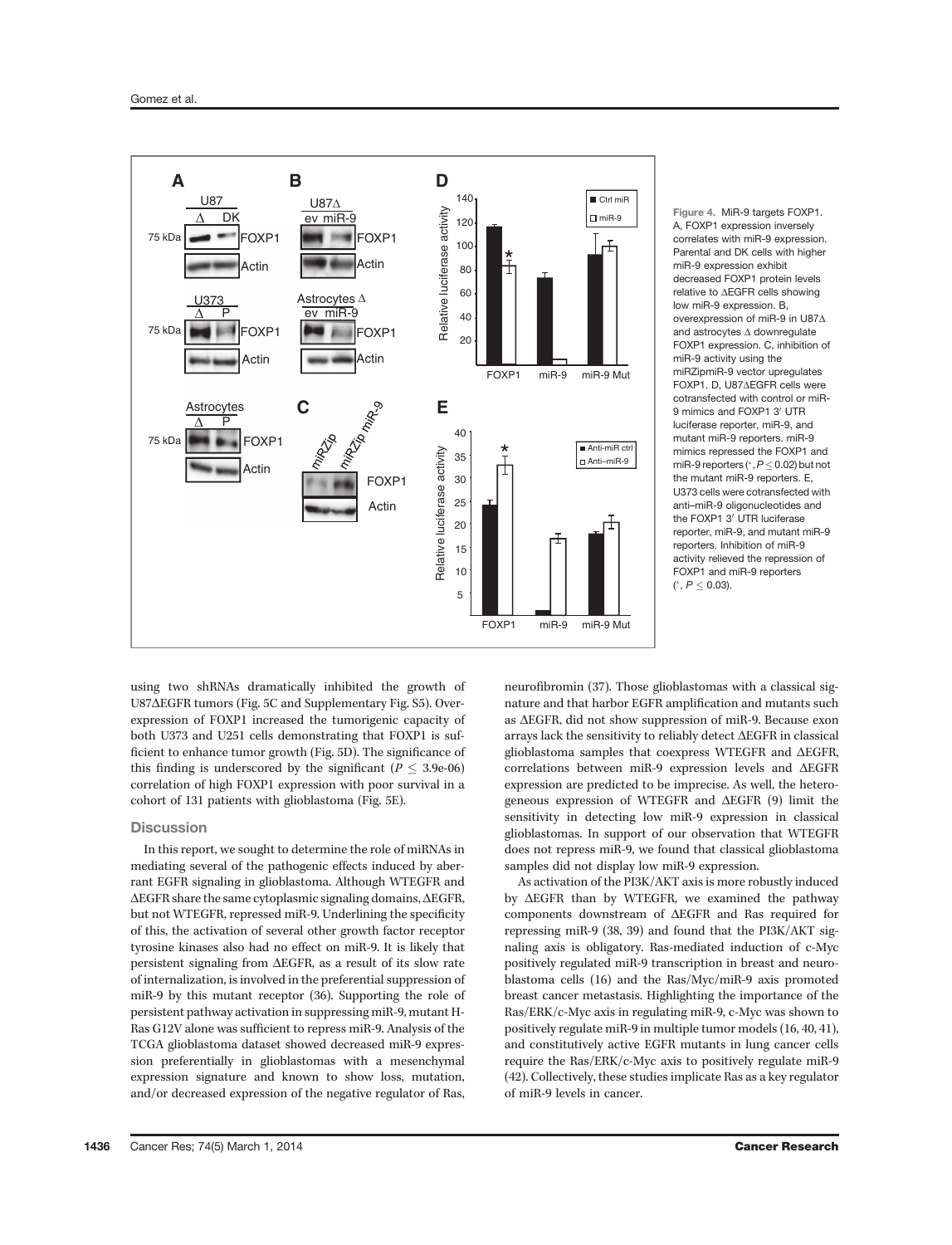

Figure 5. miR-9 and FOXP1 regulate tumorigenicity. A, U87 $\Delta$ EGFR cells were infected with pSuper vector (pS) and pSmiR-9-1 vector to upregulate miR-9 (top). Mice were subcutaneously implanted with U87DK, U87ApS, and U87AmiR-9 cells. The growth of U87DK and U87AmiR-9 tumors was significantly slower compared with U87 $\Delta$ pS tumors (\*, P < 0.01). B, mice implanted with U87miRZip control cells developed significantly smaller tumors relative to mice implanted with U87miRZip miR-9 cells showing impaired miR-9 activity  $(*, P \le 0.03)$ . C, knockdown of FOXP1 dramatically impaired the growth of U87 $\Delta$ EGFR tumors (\*, P < 0.02). D, overexpression of FOXP1 increases the tumorigenic capacity of U373 and U251 cells (\*, P < 0.02). E, Kaplan–Meier survival curve analysis reveals that high FOXP1 predicts poor survival in a cohort of 131 patients with glioblastoma.

The repression of miR-9 by  $\Delta E$ GFR suggested that miR-9 is a tumor suppressor. Consistent with this, miR-9 inhibited the growth of  $\triangle EGFR$ -dependent tumors and inhibition of miR-9 activity enhanced tumor growth. Jeon and colleagues reported that ID4 inhibited miR-9<sup>\*</sup> expression to promote chemoresistance, glioma self-renewal and tumorigenicity by induction of the miR-9<sup>\*</sup> target, SOX-2 (32). In glioblastoma  $CD133<sup>+</sup>$  stem cells, miR-9 and miR-9<sup>\*</sup> were highly expressed and required for glioblastoma stem cell renewal (43). Interestingly, miR-9 and miR-9<sup>\*</sup> acted in a cooperative manner to repress the novel tumor suppressor, CAMTA1 (43). We identified the transcription factor, FOXP1, as a novel miR-9 target in glioblastoma cells, in which their expression was inversely correlated. Correspondingly, the induction of FOXP1 by inhibition of miR-9 increased tumor growth, while knockdown of FOXP1 inhibited the growth of  $\triangle EGFR$ 

tumors. Our data suggest that FOXP1 is a likely tumorpromoting factor in glioblastoma.

Overexpression of FOXP1 confers a poor prognosis to lymphoma (44) and hepatocellular carcinoma patients (45), suggesting that FOXP1 is an oncogene. However, in breast cancer (46) and T-cell lymphomas (47), FOXP1 expression is associated with favorable outcomes, suggesting a possible tissuespecific role as a tumor suppressor. FOXP1 increases the proliferation of the ERa-positive breast cancer cell line, MCF-7, suggesting that FOXP1 serves as a surrogate marker for ER-dependent breast cancers (48). FOXP1 expression is restricted to neurons within different regions of the brain (49, 50). As we observed FOXP1 expression in tumors of glial lineage, it is plausible that FOXP1 induction is required for the dedifferentiation of astrocytes to multipotent stem cell– like progenitors during the gliomagenesis process in the setting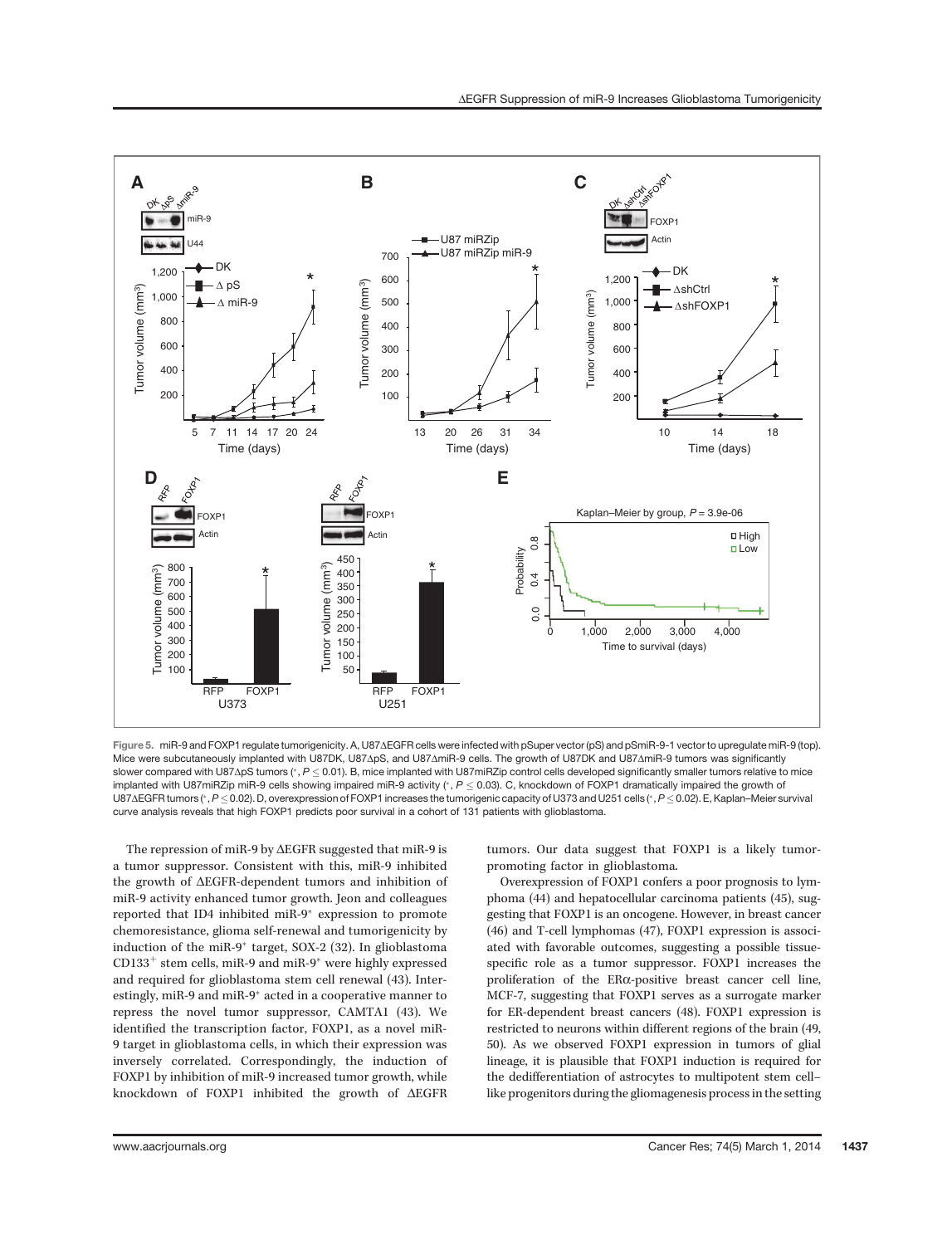of oncogenic DEGFR signaling. Given that miR-9 expression is higher in the minority  $CD133<sup>+</sup>$  stem cell compartment of glioblastomas (43), low miR-9 expression might induce FOXP1 to provide for a rapid and lethal expansion of the non–stem cell compartment. The role we have uncovered for FOXP1 and its transcriptional targets may yield novel therapeutic approaches and targets to improve survival of patients with glioblastoma.

## Disclosure of Potential Conflicts of Interest

No potential conflicts of interest were disclosed.

# Authors' Contributions

Conception and design: G.G. Gomez, F.B. Furnari, W.K. Cavenee Development of methodology: G.G. Gomez, D.H. Gutmann, C.W. Brennan Acquisition of data (provided animals, acquired and managed patients, provided facilities, etc.): G.G. Gomez, C.M. Croce, C. Zanca, M. Li Analysis and interpretation of data (e.g., statistical analysis, biostatistics, computational analysis): G.G. Gomez, S. Volinia, R. Emnett, D.H. Gutmann, C. W. Brennan, F.B. Furnari, W.K. Cavenee

Writing, review, and/or revision of the manuscript: G.G. Gomez, S. Volinia, C. Zanca, D.H. Gutmann, C.W. Brennan, F.B. Furnari, W.K. Cavenee

## **References**

- 1. Dunn GP, Rinne ML, Wykosky J, Genovese G, Quayle SN, Dunn IF, et al. Emerging insights into the molecular and cellular basis of glioblastoma. Genes Dev 2012;26:756–84.
- 2. Nishikawa R, Sugiyama T, Narita Y, Furnari F, Cavenee WK, Matsutani M. Immunohistochemical analysis of the mutant epidermal growth factor, deltaEGFR, in glioblastoma. Brain Tumor Pathol 2004;21:53–6.
- 3. Sugawa N, Ekstrand AJ, James CD, Collins VP. Identical splicing of aberrant epidermal growth factor receptor transcripts from amplified rearranged genes in human glioblastomas. Proc Natl Acad Sci U S A 1990;87:8602–6.
- 4. Lammering G, Valerie K, Lin PS, Hewit TH, Schmidt-Ullrich RK. Radiation-induced activation of a common variant of EGFR confers enhanced radioresistance. Radiother Oncol 2004;72:267–73.
- Nagane M, Levitzki A, Gazit A, Cavenee WK, Huang HJ. Drug resistance of human glioblastoma cells conferred by a tumor-specific mutant epidermal growth factor receptor through modulation of Bcl-XL and caspase-3-like proteases. Proc Natl Acad Sci U S A 1998; 95:5724–9.
- 6. Li M, Mukasa A, Inda MM, Zhang J, Chin L, CaveneeW, et al. Guanylate binding protein 1 is a novel effector of EGFR-driven invasion in glioblastoma. J Exp Med 2011;208:2657–73.
- 7. Nishikawa R, Ji XD, Harmon RC, Lazar CS, Gill GN, Cavenee WK, et al. A mutant epidermal growth factor receptor common in human glioma confers enhanced tumorigenicity. Proc Natl Acad Sci U S A 1994; 91:7727–31.
- 8. Mukasa A, Wykosky J, Ligon KL, Chin L, Cavenee WK, Furnari F. Mutant EGFR is required for maintenance of glioma growth in vivo, and its ablation leads to escape from receptor dependence. Proc Natl Acad Sci U S A 2010;107:2616–21.
- 9. Inda MM, Bonavia R, Mukasa A, Narita Y, Sah DW, Vandenberg S, et al. Tumor heterogeneity is an active process maintained by a mutant EGFR-induced cytokine circuit in glioblastoma. Genes Dev 2010;24: 1731–45.
- 10. Ambros V, Bartel B, Bartel DP, Burge CB, Carrington JC, Chen X, et al. A uniform system for microRNA annotation. RNA 2003;9: 277–9.
- 11. Han J, Lee Y, Yeom KH, Kim YK, Jin H, Kim VN. The Drosha-DGCR8 complex in primary microRNA processing. Genes Dev 2004;18: 3016–27.
- 12. Yi R, Qin Y, Macara IG, Cullen BR. Exportin-5 mediates the nuclear export of pre-microRNAs and short hairpin RNAs. Genes Dev 2003;17: 3011–6.

Administrative, technical, or material support (i.e., reporting or organizing data, constructing databases): G.G. Gomez, R. Emnett, W.K. Cavenee Study supervision: F.B. Furnari, W.K. Cavenee

## Acknowledgments

The authors thank Dr. Tomoyuki Koga (Ludwig Institute for Cancer Research) for providing statistical analyses, Dr. Eliezer Masliah and Kori Kosberg in the UCSD Department of Neurosciences for providing pLV-hFOXP1 lentiviral stocks, and Dr. David E. Root, Director of the RNAi Platform and The RNAi Consortium at the Broad Institute of MIT and Harvard, for the design of shRNA used to target LINC40061.

## Grant Support

This study was supported by an American Brain Tumor Association Basic Research grant to G.G. Gomez in memory of Keith Powers, P01-CA95616 (W.K. Cavenee, F.B. Furnari), R01-NS080939 and James S. McDonnell Foundation (F.B. Furnari). W.K. Cavenee is a Fellow of the National Foundation for Cancer Research. S. Volinia is recipient of AIRC IG13585 grant.

The costs of publication of this article were defrayed in part by the payment of page charges. This article must therefore be hereby marked advertisement in accordance with 18 U.S.C. Section 1734 solely to indicate this fact.

Received July 24, 2013; revised November 22, 2013; accepted December 9, 2013; published OnlineFirst January 16, 2014.

- 13. Grishok A, Pasquinelli AE, Conte D, Li N, Parrish S, Ha I, et al. Genes and mechanisms related to RNA interference regulate expression of the small temporal RNAs that control C. elegans developmental timing. Cell 2001;106:23–34.
- 14. Mourelatos Z, Dostie J, Paushkin S, Sharma A, Charroux B, Abel L, et al. miRNPs: a novel class of ribonucleoproteins containing numerous microRNAs. Genes Dev 2002;16:720–8.
- 15. Calin GA, Croce CM. MicroRNA signatures in human cancers. Nat Rev Cancer 2006;6:857–66.
- 16. Ma L, Young J, Prabhala H, Pan E, Mestdagh P, Muth D, et al. miR-9, a MYC/MYCN-activated microRNA, regulates E-cadherin and cancer metastasis. Nat Cell Biol 2010;12:247–56.
- 17. Papagiannakopoulos T, Friedmann-Morvinski D, Neveu P, Dugas JC, Gill RM, Huillard E, et al. Pro-neural miR-128 is a glioma tumor suppressor that targets mitogenic kinases. Oncogene 2012;31: 1884–95.
- 18. Kefas B, Godlewski J, Comeau L, Li Y, Abounader R, Hawkinson M, et al. microRNA-7 inhibits the epidermal growth factor receptor and the Akt pathway and is down-regulated in glioblastoma. Cancer Res 2008; 68:3566–72.
- 19. Guessous F, Zhang Y, Kofman A, Catania A, Li Y, Schiff D, et al. microRNA-34a is tumor suppressive in brain tumors and glioma stem cells. Cell Cycle 2010;9:1031–6.
- 20. Shao M, Rossi S, Chelladurai B, Shimizu M, Ntukogu O, Ivan M, et al. PDGF induced microRNA alterations in cancer cells. Nucleic Acids Res 2011;39:4035–47.
- 21. Prigent SA, Nagane M, Lin H, Huvar I, Boss GR, Feramisco JR, et al. Enhanced tumorigenic behavior of glioblastoma cells expressing a truncated epidermal growth factor receptor is mediated through the Ras-Shc-Grb2 pathway. J Biol Chem 1996;271:25639–45.
- 22. Bachoo RM, Maher EA, Ligon KL, Sharpless NE, Chan SS, You MJ, et al. Epidermal growth factor receptor and Ink4a/Arf: convergent mechanisms governing terminal differentiation and transformation along the neural stem cell to astrocyte axis. Cancer Cell 2002;1: 269–77.
- 23. Yeh TH, Lee da Y, Gianino SM, Gutmann DH. Microarray analyses reveal regional astrocyte heterogeneity with implications for neurofibromatosis type 1 (NF1)-regulated glial proliferation. Glia 2009;57: 1239–49.
- 24. Liu CG, Calin GA, Meloon B, Gamliel N, Sevignani C, Ferracin M, et al. An oligonucleotide microchip for genome-wide microRNA profiling in human and mouse tissues. Proc Natl Acad Sci U S A 2004;101:9740–4.